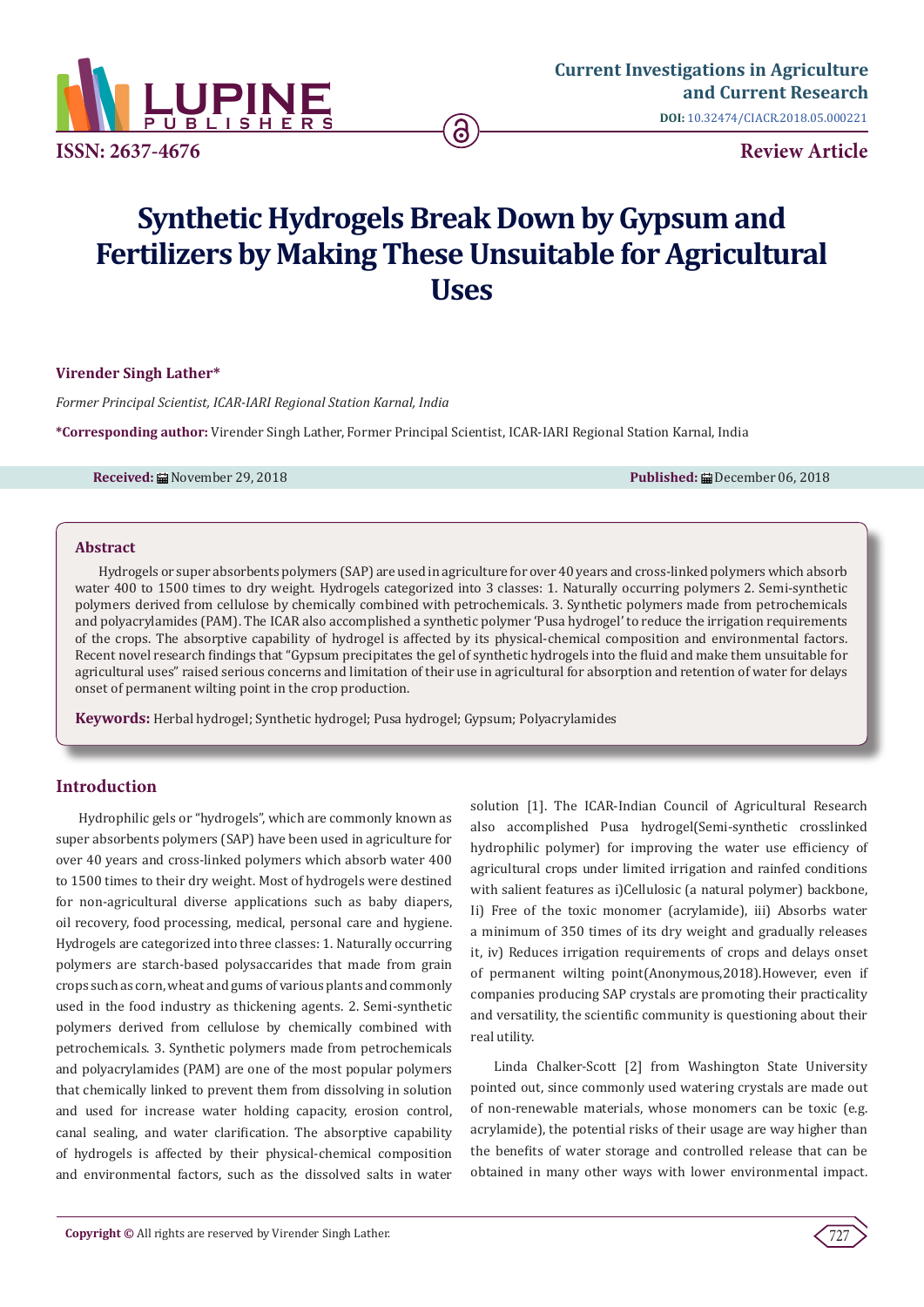Similar observations reported by Lather [3] and Lather et al. [4] that 'The Synthetic hydrogels have not become popular because environmental concerns as most of them contain polyvinyl alcohols or polyacrylamides which are considered carcinogenic and nonbiodegradable'. Further during refinement of water and resources conservation DSR-HHT (Direct Seeded Rice -Herbal Hydorogel Technology), the author who is now a ICAR-pensioner and working as a farmer observed an interesting phenomenon that 'The gels of synthetic hydrogels including Pusa hydrogel precipitated into liquid within few minutes in contact with Gypsum (CaSO4·2H2O calcium sulphate dehydrate), a soft sulphate mineral mines from dry land sandy soils and widely used as fertilizer and amendments for salt affected soils.



in contact with the Gypsum.

These observations were validated further by conducting a simple experiment by taking three glass beakers, each filled with 150 ml water and added two-gram synthetic hydrogels (Zeba & Pusa hydrogel) and herbal hydrogel each in separate beaker. Then allows them absorbs the water for overnight to form it a nice gel and then added one-gram gypsum to each beaker, mixed it well. Zeba gels breakdown/precipitated into fluid within one minute, whereas gel of Pusa hydrogel precipitated in about 15 minutes, but gel of herbal hydrogel showed stability against gypsum (Figure 1). This research finding again raised the serious concerns on suitability of synthetic hydrogels for agricultural uses because chemical constituents of gypsum present in all the major soils of the world except hill zone where soils are generally acidic in nature. Similar findings reported by Meena [5] that 'No yield improvement was observed with hydrogel application' and Raza et al. [6] that 'Higher moisture can be retained in rooting media with application of soil additives (Qemisoyl, farm yard manure, gypsum and compost etc) as the sole application to achieve higher levels of soil water retention for the crop production in the vulnerable and drought prone rainfed ecology [7]. However, the combined use of these soil additives hydrogels- Qemisoyl with gypsum etc did not show any superiority over their sole application.

Therefore these recent novel research findings that 'Gypsum precipitates synthetic hydrogels and make them unsuitable for agricultural uses' raised serious concerns and confirmed the limitations of their use in agricultural sector because all major soils of the world possessed the constituents of gypsum particularly the sandy soils of rainfed ecology from where gypsum mines as the mineral and also pointed out the potential risks of their usage are way higher than the benefits of water absorption and retention that can be obtained with lower environmental impact in many other ways by using traditional soil additives such as FYM, gypsum, compost etc.

#### **References**

- 1. [Landis TD, Haase DL \(2012\) Applications of Hydrogels in the Nursery](https://www.fs.usda.gov/treesearch/pubs/42736) [and During Out-planting. USDA Forest Service Proceedings pp. 53-58.](https://www.fs.usda.gov/treesearch/pubs/42736)
- 2. Linda Chalker-Scott http://www.theinformedgardener.com is also.
- 3. Lather VS, Kumar A, Chopra NK, Choudhary D, Yadav RN (2015) 'Tragacanth-Katira Gel' and Farmer's Friendly Seed Priming-Hydrogel Coating Technology for Water Saving, Making Agriculture Sustainable and Resilient to Climatic Variability. 33(2): 1167-1171.
- 4. Lather (2016) Blog: Direct-Seeded Rice Can be a Success with Cheap Herbal Hydrogel-Coated Seeds.
- 5. Meena RP, Sharma RK, Tripathi SC, Gill SC, Chhokar RS, et al. (2015) Influence of hydrogel, irrigation and nutrient levels on wheat productivity. J Wheat Research7(2): 19-22.
- 6. Raza MSU, Ahmed ZIA, Malik MA, Ijaz SS (2015) Effective soil additives for improved soil water retention. Pak. J Agri Sci 52(2): 461-466.
- 7. (2018) Anonymous Accomplishments: Pusa Hydrogel for efficient water utilization.